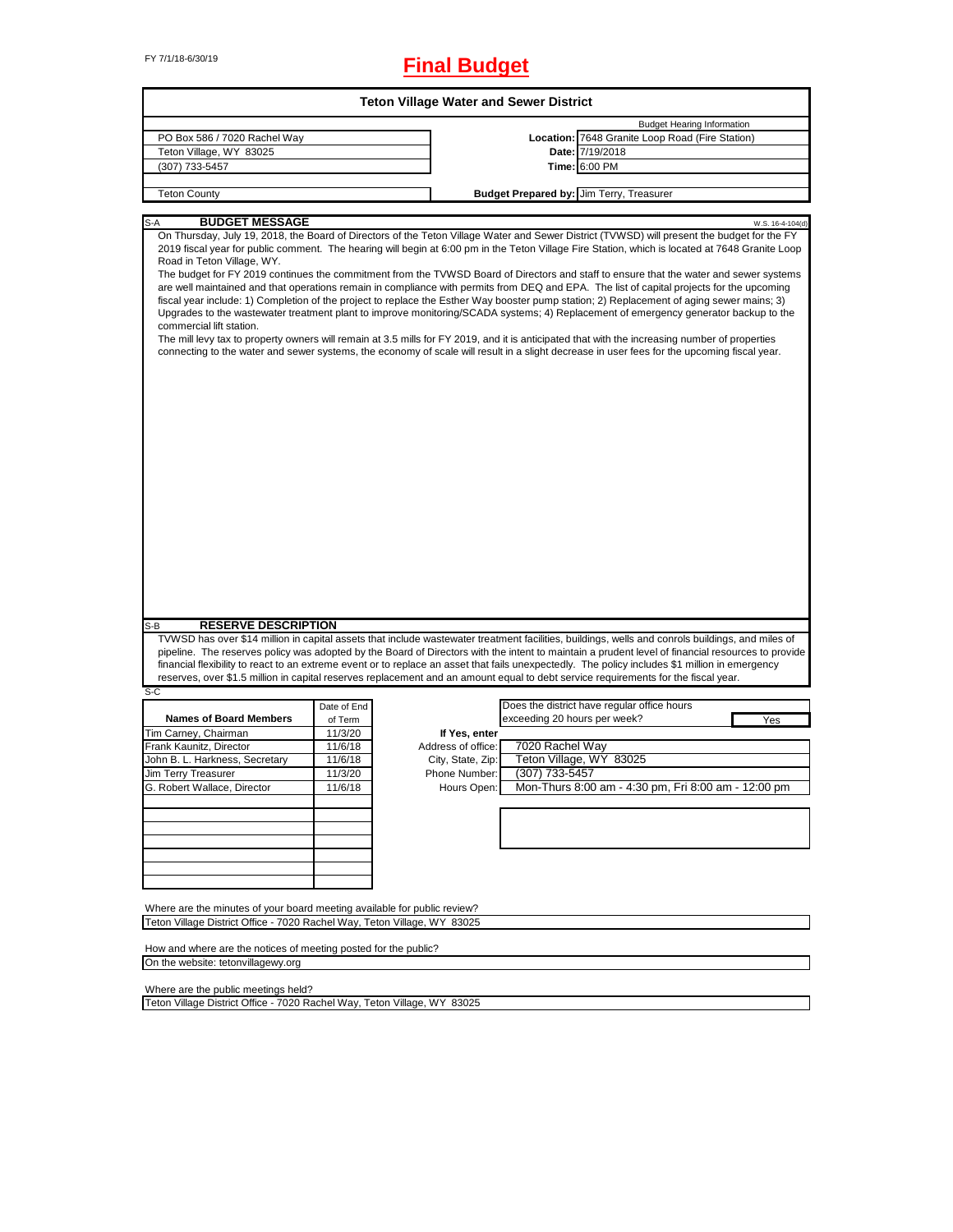# **FINAL BUDGET SUMMARY**

|       | <b>OVERVIEW</b>                                             | 2016-2017<br>Actual | 2017-2018<br>Estimated | 2018-2019<br>Proposed | Final Approval |
|-------|-------------------------------------------------------------|---------------------|------------------------|-----------------------|----------------|
|       |                                                             |                     |                        |                       |                |
| $S-1$ | <b>Total Budgeted Expenditures</b>                          | \$1,913,382         | \$3,322,202            | \$3,040,106           | \$3,040,106    |
| $S-2$ | <b>Total Principal to Pay on Debt</b>                       | \$338,781           | \$346.331              | \$358,634             | \$358,634      |
| $S-3$ | <b>Total Change to Restricted Funds</b>                     | \$0                 | \$1,000,000            | \$73,000              | \$73,000       |
|       |                                                             |                     |                        |                       |                |
| $S-4$ | <b>Total General Fund and Forecasted Revenues Available</b> | \$6,507,364         | \$6,254,074            | \$4,824,302           | \$4,824,302    |
|       |                                                             |                     |                        |                       |                |
| $S-5$ | Amount requested from County Commissioners                  | \$595,315           | \$663,372              | \$734,865             | \$734,865      |
|       |                                                             |                     |                        |                       |                |
| $S-6$ | <b>Additional Funding Needed:</b>                           |                     |                        | \$0                   | \$0            |

| <b>REVENUE SUMMARY</b> |                                              | 2016-2017   | 2017-2018   | 2018-2019                              | <b>Final Approval</b> |
|------------------------|----------------------------------------------|-------------|-------------|----------------------------------------|-----------------------|
|                        |                                              | Actual      | Estimated   | Proposed                               |                       |
|                        |                                              |             |             |                                        |                       |
| $S-7$                  | <b>Operating Revenues</b>                    | \$1,563,520 | \$1,555,649 | \$1,577,897                            | \$1,577,897           |
| $S-8$                  | Tax levy (From the County Treasurer)         | \$595,315   | \$663,372   | \$734,865                              | \$734,865             |
| $S-9$                  | <b>Government Support</b>                    | \$0<br>\$0  | \$0         | \$0                                    | \$0                   |
| $S-10$                 | Grants                                       |             | \$0         | \$100,000                              | \$100,000             |
| $S-11$                 | Other County Support (Not from Co. Treas.)   | \$0         | \$0         | \$0                                    | \$0                   |
| $S-12$                 | <b>Miscellaneous</b>                         | \$193,598   | \$182,162   | \$145,242                              | \$145,242             |
| $S-13$                 | <b>Other Forecasted Revenue</b>              | \$623,538   | \$321,498   | \$500                                  | \$500                 |
| $S-14$                 | <b>Total Revenue</b>                         | \$2,975,971 | \$2,722,681 | \$2,558,504                            | \$2,558,504           |
|                        | FY 7/1/18-6/30/19                            |             |             | Teton Village Water and Sewer District |                       |
|                        | <b>EXPENDITURE SUMMARY</b>                   | 2016-2017   | 2017-2018   | 2018-2019                              | <b>Final Approval</b> |
|                        |                                              | Actual      | Estimated   | Proposed                               |                       |
|                        |                                              |             |             |                                        |                       |
| $S-15$                 | <b>Capital Outlay</b>                        | \$332,613   | \$1,545,671 | \$1,134,935                            | \$1,134,935           |
| $S-16$                 | <b>Interest and Fees On Debt</b>             | \$100,706   | \$93,156    | \$80,853                               | \$80,853              |
| $S-17$                 | <b>Administration</b>                        | \$157,484   | \$214,595   | \$208,458                              | \$208,458             |
| $S-18$                 | <b>Operations</b>                            | \$942,316   | \$1,064,014 | \$1,186,807                            | \$1,186,807           |
| $S-19$                 | <b>Indirect Costs</b>                        | \$380,263   | \$404,766   | \$429,053                              | \$429,053             |
|                        |                                              |             |             |                                        |                       |
| $S-20$                 | <b>Total Expenditures</b>                    | \$1,913,382 | \$3,322,202 | \$3,040,106                            | \$3,040,106           |
|                        |                                              |             |             |                                        |                       |
|                        | <b>DEBT SUMMARY</b>                          | 2016-2017   | 2017-2018   | 2018-2019                              | <b>Final Approval</b> |
|                        |                                              | Actual      | Estimated   | Proposed                               |                       |
|                        |                                              |             |             |                                        |                       |
| $S-21$                 | <b>Principal Paid on Debt</b>                | \$338,781   | \$346,331   | \$358,634                              | \$358,634             |
|                        |                                              |             |             |                                        |                       |
|                        | <b>CASH AND INVESTMENTS</b>                  | 2016-2017   | 2017-2018   | 2018-2019                              | <b>Final Approval</b> |
|                        |                                              | Actual      | Estimated   | Proposed                               |                       |
|                        |                                              |             |             |                                        |                       |
| $S-22$                 | <b>TOTAL GENERAL FUNDS</b>                   | \$3,531,393 | \$3,531,393 | \$2,265,798                            | \$2,265,798           |
|                        |                                              |             |             |                                        |                       |
|                        | <b>Summary of Reserve Funds</b>              |             |             |                                        |                       |
| $S-23$                 | <b>Beginning Balance in Reserve Accounts</b> |             |             |                                        |                       |
| $S-24$                 | a. Depreciation Reserve                      | \$1,500,000 | \$1,500,000 | \$2,500,000                            | \$2,500,000           |
| $S-25$                 | b. Other Reserve                             | \$417,245   | \$417,245   | \$417,245                              | \$417,245             |
| $S-26$                 | c. Emergency Reserve (Cash)                  | \$1,000,000 | \$1,000,000 | \$1,000,000                            | \$1,000,000           |
|                        | Total Reserves (a+b+c)                       | \$2,917,245 | \$2,917,245 | \$3,917,245                            | \$3,917,245           |
| $S-27$                 | Amount to be added                           |             |             |                                        |                       |

- 
- S-29 b. Other Reserve \$439,487
	-
	-

- S-32 **Less Total to be spent** \$9.99 **Less Total to be spent**
- S-33 **TOTAL RESERVES AT END OF FISCAL YEAR \$2,**

S-28 a. Depreciation Reserve **1898**<br>S-29 b. Other Reserve **1898 b. Other Reserve b. Other Reserve b. Other Reserve** S-30 c. Emergency Reserve (Cash) \$0 \$0 \$0 \$0 **Total to be added (a+b+c)** \$920,100 \$2,985,158 \$1,574,422 \$1,574,422 S-31 **Subtotal \$1,807 \$5,491,667** \$5,491,667 \$5,491,667 \$5,491,667 \$5,491,667 \$5,491,667

| \$920.100 | \$1,985,158 | \$1.501.422 | \$1.501.422           |
|-----------|-------------|-------------|-----------------------|
| ,917,245  | \$3,917,245 | \$3,990,245 | \$3.990.245           |
|           |             |             | <b>End of Summary</b> |

*Budget Officer / District Official (if not same as "Submitted by")*

Date adopted by Special District

Teton Village, WY 83025 **DISTRICT ADDRESS:** PO Box 586 / 7020 Rachel Way **PREPARED BY:** Jim Terry, Treasurer

**DISTRICT PHONE:** (307) 733-5457

1/29/18 *Form approved by Wyoming Department of Audit, Public Funds Division Prepared in compliance with the Uniform Municipal Fiscal Procedures Act (W.S. 16-4-101 through 124) as it applies.*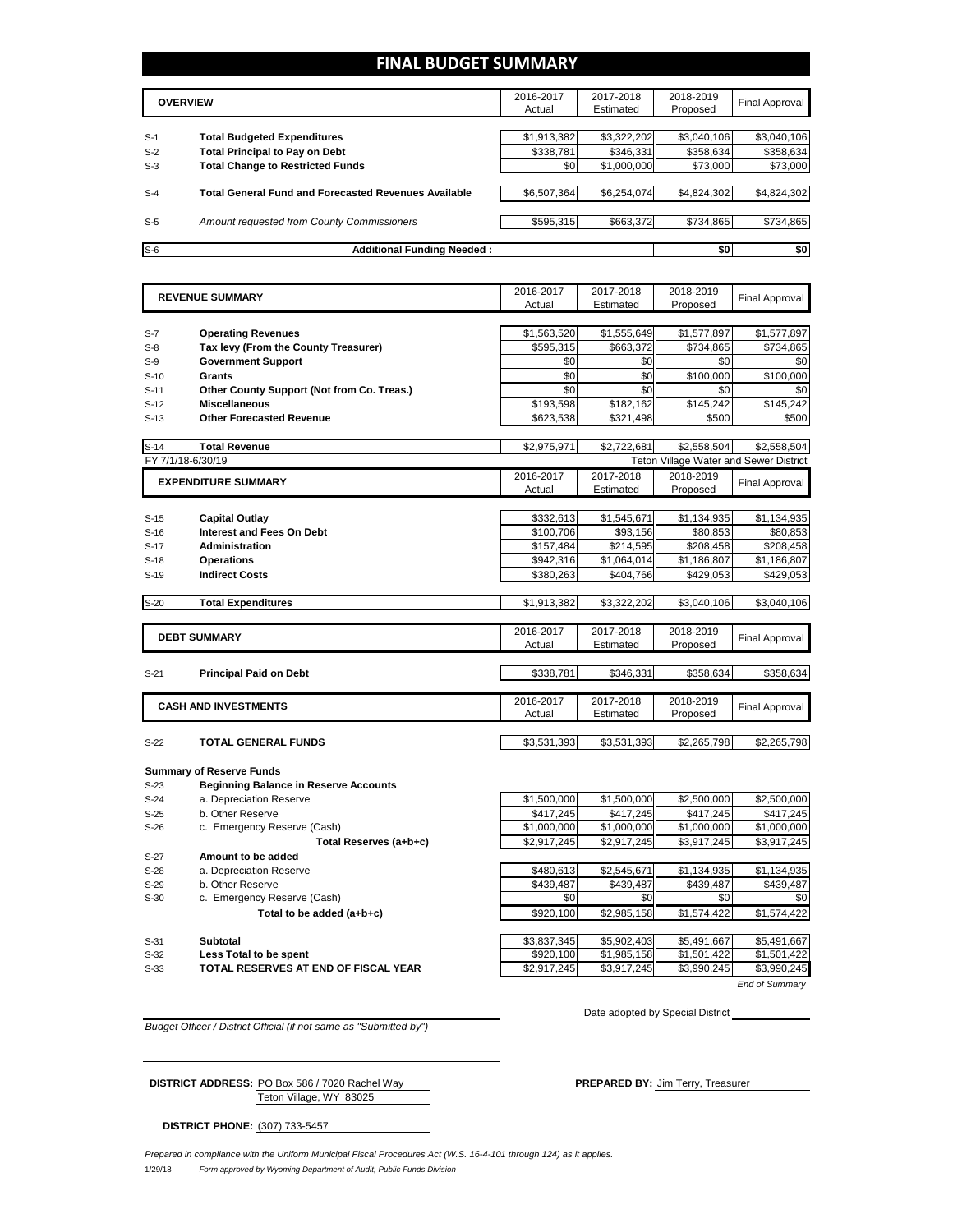# **Final Budget**

Teton Village Water and Sewer District

**NAME OF DISTRICT/BOARD**

**FYE** 6/30/2019

|           | <b>PROPERTY TAXES AND ASSESSMENTS</b>          |                     |                        |                       |                       |
|-----------|------------------------------------------------|---------------------|------------------------|-----------------------|-----------------------|
|           |                                                | 2016-2017<br>Actual | 2017-2018<br>Estimated | 2018-2019<br>Proposed | Final Approval        |
| $R-1$     | <b>Property Taxes and Assessments Received</b> |                     |                        |                       |                       |
| $R-1.1$   | Tax Levy (From the County Treasurer)           | \$595,315           | \$663,372              | \$734,865             | \$734,865             |
| $R-1.2$   | <b>Other County Support</b>                    |                     |                        |                       |                       |
|           |                                                |                     |                        |                       |                       |
|           | <b>FORECASTED REVENUE</b>                      |                     |                        |                       |                       |
|           |                                                |                     |                        |                       |                       |
|           |                                                | 2016-2017           | 2017-2018              | 2018-2019             | <b>Final Approval</b> |
|           |                                                | Actual              | Estimated              | Proposed              |                       |
| $R-2$     | <b>Revenues from Other Governments</b>         |                     |                        |                       |                       |
| $R - 2.1$ | State Aid                                      | \$0                 | \$0                    | \$0                   |                       |
| $R-2.2$   | Additional County Aid (non-treasurer)          | \$0                 | \$0                    | \$0                   |                       |
| $R-2.3$   | City (or Town) Aid                             | \$0                 | \$0                    | \$0                   |                       |
| $R-2.4$   | Other (Specify)                                | \$0                 | \$0                    | \$0                   |                       |
| $R-2.5$   | <b>Total Government Support</b>                | \$0                 | \$0                    | \$0                   | \$0                   |
| $R-3$     | <b>Operating Revenues</b>                      |                     |                        |                       |                       |

| $R-2$     | <b>Revenues from Other Governments</b>    |                                              |                      |             |             |             |             |
|-----------|-------------------------------------------|----------------------------------------------|----------------------|-------------|-------------|-------------|-------------|
| $R - 2.1$ |                                           | State Aid                                    |                      | \$0         | \$0         | \$0         |             |
| $R-2.2$   | Additional County Aid (non-treasurer)     |                                              |                      | $\sqrt{6}$  | \$0         | \$0         |             |
| $R - 2.3$ | City (or Town) Aid                        |                                              |                      | \$0         | \$0         | \$0         |             |
| $R - 2.4$ |                                           | Other (Specify)                              |                      | \$0         | \$0         | \$0         |             |
| $R - 2.5$ |                                           | <b>Total Government Support</b>              |                      | \$0         | \$0         | \$0         | \$0         |
| $R-3$     | <b>Operating Revenues</b>                 |                                              |                      |             |             |             |             |
| $R-3.1$   | <b>Customer Charges</b>                   |                                              |                      | \$1,563,520 | \$1,555,649 | \$1,577,897 | \$1,577,897 |
| $R - 3.2$ |                                           | Sales of Goods or Services                   |                      |             |             |             |             |
| $R - 3.3$ |                                           | <b>Other Assessments</b>                     |                      |             |             |             |             |
| $R - 3.4$ |                                           | <b>Total Operating Revenues</b>              |                      | \$1,563,520 | \$1,555,649 | \$1,577,897 | \$1,577,897 |
| $R-4$     | Grants                                    |                                              |                      |             |             |             |             |
| $R - 4.1$ |                                           | <b>Direct Federal Grants</b>                 |                      | \$0         | \$0         | \$0         |             |
| $R - 4.2$ | <b>Federal Grants thru State Agencies</b> |                                              | \$0                  | \$0         | \$0         |             |             |
| $R - 4.3$ | <b>Grants from State Agencies</b>         |                                              | \$0                  | \$0         | \$100,000   | \$100,000   |             |
| $R - 4.4$ |                                           | <b>Total Grants</b>                          |                      | \$0         | \$0         | \$100,000   | \$100,000   |
| $R-5$     | <b>Miscellaneous Revenue</b>              |                                              |                      |             |             |             |             |
| $R-5.1$   |                                           | Interest                                     |                      | \$47,899    | \$50,000    | \$30,000    | \$30,000    |
| $R-5.2$   |                                           | Other: Specify                               | Rents, Reimbursments | \$145,699   | \$132,162   | \$115,242   | \$115,242   |
| $R - 5.3$ |                                           | Other: Additional                            |                      |             |             |             |             |
| $R-5.4$   |                                           | <b>Total Miscellaneous</b>                   |                      | \$193,598   | \$182,162   | \$145,242   | \$145,242   |
| $R - 5.5$ | <b>Total Forecasted Revenue</b>           |                                              |                      | \$1,757,118 | \$1,737,811 | \$1,823,139 | \$1,823,139 |
| $R-6$     | <b>Other Forecasted Revenue</b>           |                                              |                      |             |             |             |             |
| $R - 6.1$ |                                           | a. Other past due-as estimated by Co. Treas. |                      |             |             |             |             |
| $R-6.2$   |                                           | b. Other forecasted revenue (specify):       |                      |             |             |             |             |
| $R-6.3$   |                                           | <b>Review &amp; Connection Fees</b>          |                      | \$623,538   | \$321,498   | \$500       | \$500       |
| $R-6.4$   |                                           |                                              |                      |             |             |             |             |
| $R - 6.5$ |                                           |                                              |                      |             |             |             |             |
| $R-6.6$   |                                           | Total Other Forecasted Revenue (a+b)         |                      | \$623,538   | \$321,498   | \$500       | \$500       |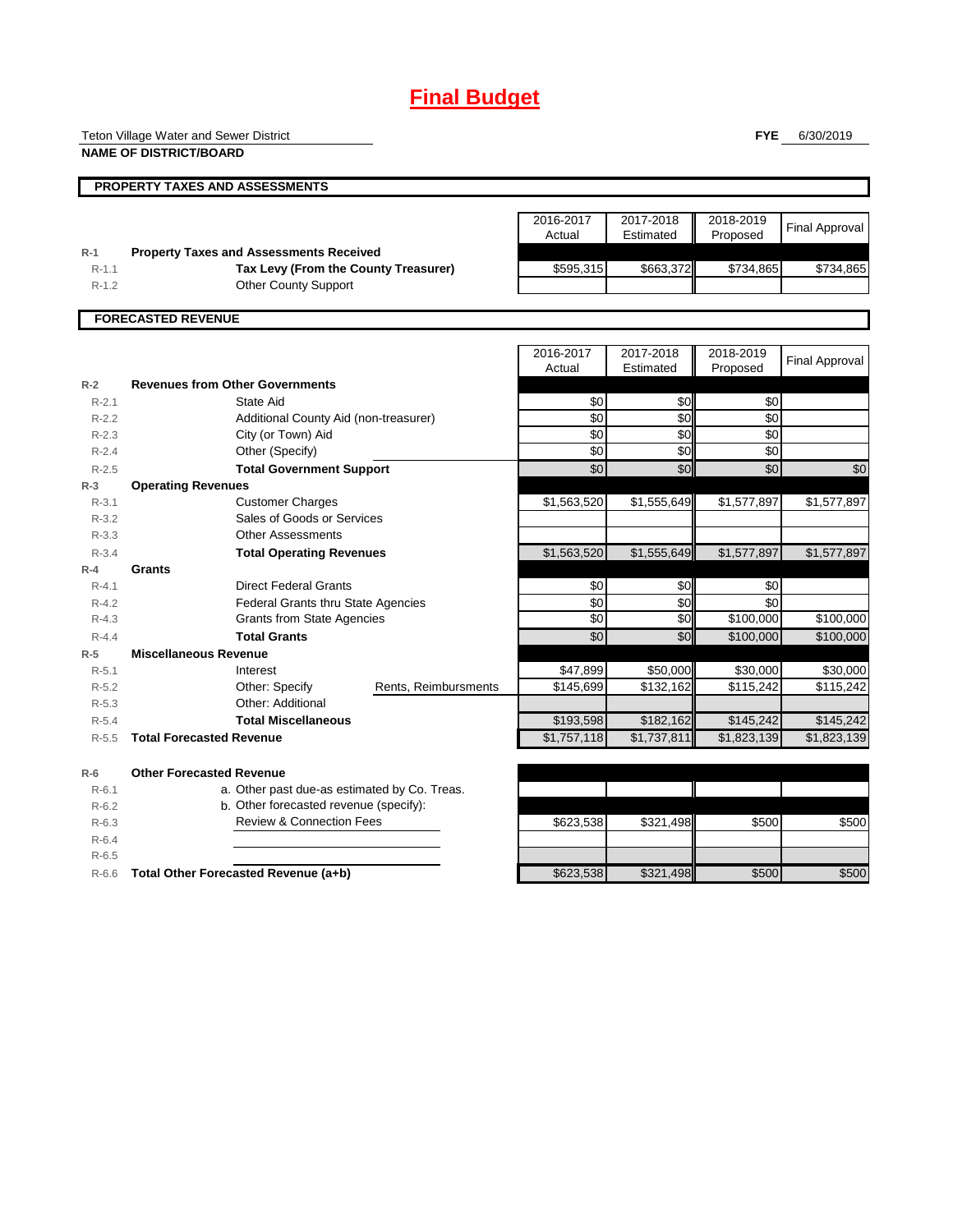# **CAPITAL OUTLAY BUDGET**

| $E-1$   | <b>Capital Outlay</b> |                         |
|---------|-----------------------|-------------------------|
| $F-11$  |                       | <b>Real Property</b>    |
| $F-12$  |                       | Vehicles                |
| $F-1.3$ |                       | <b>Office Equipment</b> |
| $F-14$  |                       | Other (Specify)         |
| $F-1.5$ |                       | Water System Improvem   |
| $F-16$  |                       | Sewer System Improvem   |
| $F-17$  |                       | see additional details  |
| $F-1.8$ | TOTAL CAPITAL OUTLAY  |                         |

|           |                             |                         | 2016-2017 | 2017-2018   | 2018-2019   |                |
|-----------|-----------------------------|-------------------------|-----------|-------------|-------------|----------------|
|           |                             |                         | Actual    | Estimated   | Proposed    | Final Approval |
|           | <b>Capital Outlay</b>       |                         |           |             |             |                |
| $E - 1.1$ |                             | <b>Real Property</b>    |           |             |             |                |
| $E - 1.2$ |                             | Vehicles                | \$16,440  | \$5,540     | \$5,540     | \$5,540        |
| $E-1.3$   |                             | <b>Office Equipment</b> |           |             |             |                |
| $E-1.4$   |                             | Other (Specify)         |           |             |             |                |
| $E-1.5$   |                             | Water System Improvem   | \$115,393 | \$512,050   | \$474,595   | \$474,595      |
| $E - 1.6$ |                             | Sewer System Improvem   | \$179,530 | \$1,028,081 | \$614,800   | \$614,800      |
| $E - 1.7$ |                             | see additional details  | \$21,250  |             | \$40,000    | \$40,000       |
| $E-1.8$   | <b>TOTAL CAPITAL OUTLAY</b> |                         | \$332,613 | \$1,545,671 | \$1,134,935 | \$1,134,935    |

# **ADMINISTRATION BUDGET**

|           |                                      |                                 | Actual    | Esumated  | Proposed  |
|-----------|--------------------------------------|---------------------------------|-----------|-----------|-----------|
| $E-2$     | <b>Personnel Services</b>            |                                 |           |           |           |
| $E - 2.1$ |                                      | Administrator                   | \$94,462  | \$97,086  | \$99,740  |
| $E-2.2$   |                                      | Secretary                       | \$10,683  | \$12,075  | \$17,568  |
| $E - 2.3$ |                                      | Clerical                        |           |           |           |
| $E - 2.4$ |                                      | Other (Specify)                 |           |           |           |
| $E - 2.5$ |                                      |                                 |           |           |           |
| $E-2.6$   |                                      |                                 |           |           |           |
| $E - 2.7$ |                                      |                                 |           |           |           |
| $E-3$     | <b>Board Expenses</b>                |                                 |           |           |           |
| $E - 3.1$ |                                      | Travel                          |           |           |           |
| $E - 3.2$ |                                      | Mileage                         |           |           |           |
| $E - 3.3$ |                                      | Other (Specify)                 |           |           |           |
| $E - 3.4$ |                                      | <b>Director Stipends</b>        | \$1,450   | \$1,400   | \$1,900   |
| $E - 3.5$ |                                      |                                 |           |           |           |
| $E - 3.6$ |                                      |                                 |           |           |           |
| $E-4$     | <b>Contractual Services</b>          |                                 |           |           |           |
| $E - 4.1$ |                                      | Legal                           | \$513     | \$2,000   | \$4,000   |
| $E - 4.2$ |                                      | Accounting/Auditing             | \$9,350   | \$9,975   | \$10,000  |
| $E - 4.3$ |                                      | Other (Specify)                 |           |           |           |
| $E - 4.4$ |                                      |                                 |           |           |           |
| $E - 4.5$ |                                      |                                 |           |           |           |
| $E-4.6$   |                                      |                                 |           |           |           |
| $E-5$     | <b>Other Administrative Expenses</b> |                                 |           |           |           |
| $E - 5.1$ |                                      | <b>Office Supplies</b>          | \$2,245   | \$2,200   | \$2,500   |
| $E-5.2$   |                                      | Office equipment, rent & repair | \$0       | \$1,500   | \$2,000   |
| $E - 5.3$ |                                      | Education                       | \$60      | \$50      | \$1,500   |
| $E - 5.4$ |                                      | Registrations                   | \$0       | \$0       | \$0       |
| $E-5.5$   |                                      | Other (Specify)                 |           |           |           |
| $E - 5.6$ |                                      | <b>Building expense</b>         | \$17,457  | \$67,300  | \$30,600  |
| $E - 5.7$ |                                      | <b>Bank Charges</b>             | \$50      | \$0       | \$50      |
| $E - 5.8$ |                                      | see additional details          | \$21,214  | \$21,009  | \$38,600  |
| $E-6$     | <b>TOTAL ADMINISTRATION</b>          |                                 | \$157,484 | \$214,595 | \$208,458 |

|           |                                      | 2016-2017 | 2017-2018            | 2018-2019 | <b>Final Approval</b> |
|-----------|--------------------------------------|-----------|----------------------|-----------|-----------------------|
|           |                                      | Actual    | Estimated            | Proposed  |                       |
| $E-2$     | <b>Personnel Services</b>            |           |                      |           |                       |
| $E - 2.1$ | Administrator                        | \$94,462  | $\overline{$97,086}$ | \$99,740  | \$99,740              |
| $E - 2.2$ | Secretary                            | \$10,683  | \$12,075             | \$17,568  | \$17,568              |
| $E - 2.3$ | Clerical                             |           |                      |           |                       |
| $E - 2.4$ | Other (Specify)                      |           |                      |           |                       |
| $E - 2.5$ |                                      |           |                      |           |                       |
| $E - 2.6$ |                                      |           |                      |           |                       |
| $E - 2.7$ |                                      |           |                      |           |                       |
| $E-3$     | <b>Board Expenses</b>                |           |                      |           |                       |
| $E - 3.1$ | Travel                               |           |                      |           |                       |
| $E - 3.2$ | Mileage                              |           |                      |           |                       |
| $E - 3.3$ | Other (Specify)                      |           |                      |           |                       |
| $E - 3.4$ | <b>Director Stipends</b>             | \$1,450   | \$1,400              | \$1,900   | \$1,900               |
| $E - 3.5$ |                                      |           |                      |           |                       |
| $E - 3.6$ |                                      |           |                      |           |                       |
| $E-4$     | <b>Contractual Services</b>          |           |                      |           |                       |
| $E - 4.1$ | Legal                                | \$513     | \$2,000              | \$4,000   | \$4,000               |
| $E - 4.2$ | Accounting/Auditing                  | \$9,350   | \$9,975              | \$10,000  | \$10,000              |
| $E - 4.3$ | Other (Specify)                      |           |                      |           |                       |
| $E-4.4$   |                                      |           |                      |           |                       |
| $E - 4.5$ |                                      |           |                      |           |                       |
| $E-4.6$   |                                      |           |                      |           |                       |
| $E-5$     | <b>Other Administrative Expenses</b> |           |                      |           |                       |
| $E - 5.1$ | <b>Office Supplies</b>               | \$2,245   | \$2,200              | \$2,500   | \$2,500               |
| $E - 5.2$ | Office equipment, rent & repair      | \$0       | \$1,500              | \$2,000   | \$2,000               |
| $E - 5.3$ | Education                            | \$60      | \$50                 | \$1,500   | \$1,500               |
| $E - 5.4$ | Registrations                        | \$0       | \$0                  | \$0       |                       |
| $E - 5.5$ | Other (Specify)                      |           |                      |           |                       |
| $E-5.6$   | <b>Building expense</b>              | \$17,457  | \$67,300             | \$30,600  | \$30,600              |
| $E - 5.7$ | <b>Bank Charges</b>                  | \$50      | \$0                  | \$50      | \$50                  |
| $E - 5.8$ | see additional details               | \$21,214  | \$21,009             | \$38,600  | \$38,600              |
| $E-6$     | <b>TOTAL ADMINISTRATION</b>          | \$157,484 | \$214,595            | \$208,458 | \$208,458             |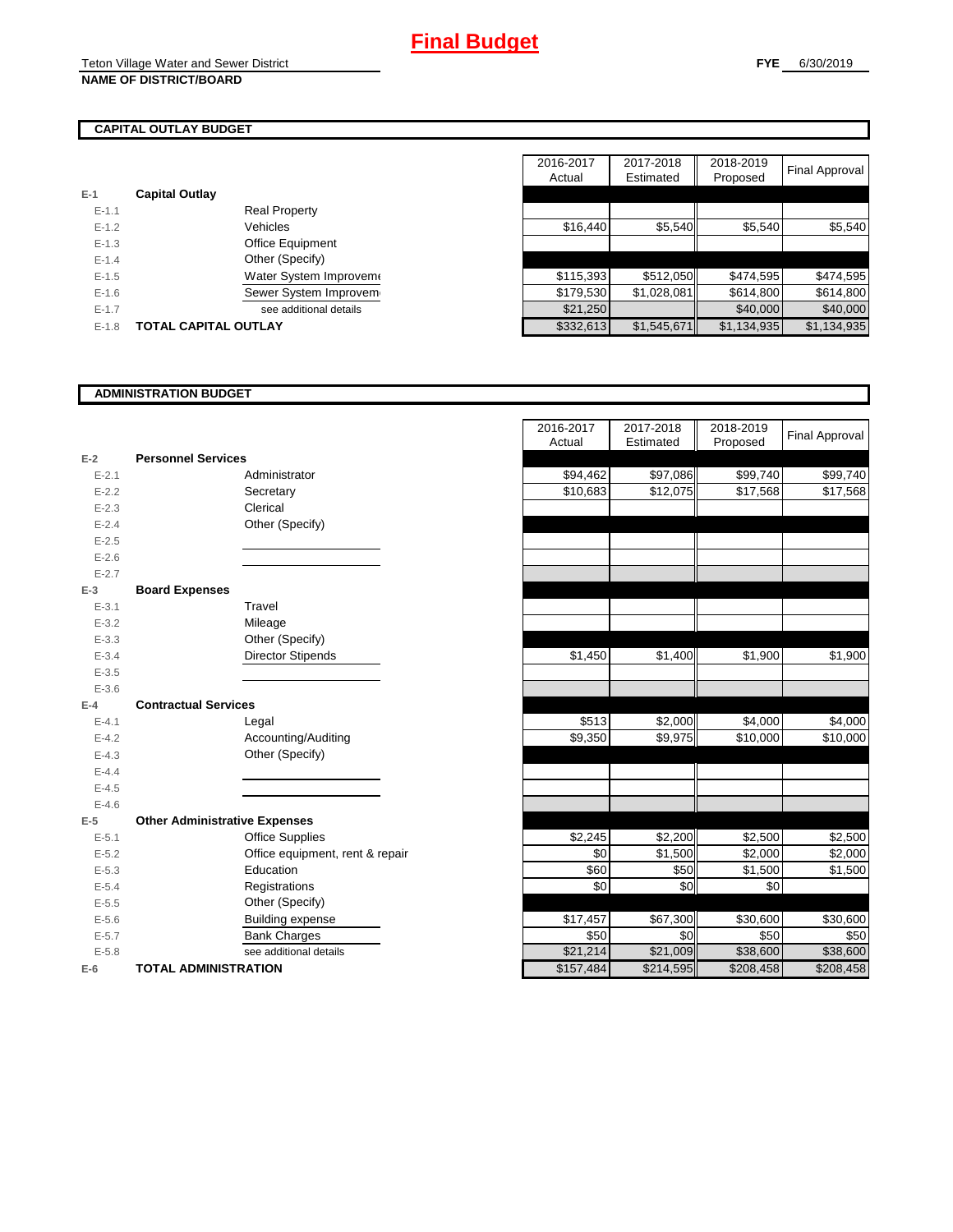# **OPERATIONS BUDGET**

| E-7        | <b>Personnel Services</b>              |
|------------|----------------------------------------|
| $E - 7.1$  | Wages--Operations                      |
| $E - 7.2$  | <b>Service Contracts</b>               |
| $E - 7.3$  | Other (Specify)                        |
| $E - 7.4$  | <b>Temp Services</b>                   |
| $E - 7.5$  |                                        |
| $E - 7.6$  |                                        |
| E-8        | <b>Travel</b>                          |
| $E - 8.1$  | Mileage                                |
| $E - 8.2$  | Other (Specify)                        |
| $E-8.3$    | Training & Schools                     |
| $E - 8.4$  |                                        |
| $E - 8.5$  |                                        |
| $E-9$      | <b>Operating supplies (List)</b>       |
| $E - 9.1$  | <b>Physical Plant-Water</b>            |
| $E-9.2$    | <b>Physical Plant-Sewer</b>            |
| $E - 9.3$  |                                        |
| $E - 9.4$  |                                        |
| $E - 9.5$  |                                        |
|            |                                        |
| $E-10$     | <b>Program Services (List)</b>         |
| $E-10.1$   | Maintain Physical Plant-W              |
| $E-10.2$   | Maintain Physical Plant-S              |
| $E-10.3$   |                                        |
| $E-10.4$   |                                        |
| $E-10.5$   |                                        |
| $E-11$     | <b>Contractual Arrangements (List)</b> |
| $E - 11.1$ | Engineering                            |
| $E-11.2$   | <b>Consultant Fees</b>                 |
| $E-11.3$   |                                        |
| $E-11.4$   |                                        |
| $E-11.5$   |                                        |
| $E-12$     | <b>Other operations (Specify)</b>      |
| $E-12.1$   | Vehicle Maintenance                    |
| $E-12.2$   | Vehicle Gas & Oil                      |
| $E-12.3$   | Utilities                              |
| $E-12.4$   |                                        |
| $E-12.5$   |                                        |

|                |                                        | 2016-2017<br>Actual | 2017-2018<br>Estimated | 2018-2019<br>Proposed | <b>Final Approval</b> |
|----------------|----------------------------------------|---------------------|------------------------|-----------------------|-----------------------|
| $\overline{7}$ | <b>Personnel Services</b>              |                     |                        |                       |                       |
| $E - 7.1$      | <b>Wages--Operations</b>               | \$557,746           | \$591,083              | \$622,307             | \$622,307             |
| $E - 7.2$      | <b>Service Contracts</b>               |                     |                        |                       |                       |
| $E - 7.3$      | Other (Specify)                        |                     |                        |                       |                       |
| $E - 7.4$      | <b>Temp Services</b>                   | \$0                 | \$0                    | \$10,000              | \$10,000              |
| $E - 7.5$      |                                        |                     |                        |                       |                       |
| $E - 7.6$      |                                        |                     |                        |                       |                       |
| 8              | <b>Travel</b>                          |                     |                        |                       |                       |
| $E - 8.1$      | Mileage                                | \$9,694             | \$9,211                | \$13,000              | \$13,000              |
| $E - 8.2$      | Other (Specify)                        |                     |                        |                       |                       |
| $E - 8.3$      | Training & Schools                     | \$6,886             | $\overline{$}13,500$   | \$15,000              | \$15,000              |
| $E - 8.4$      |                                        |                     |                        |                       |                       |
| $E-8.5$        |                                        |                     |                        |                       |                       |
| 9              | <b>Operating supplies (List)</b>       |                     |                        |                       |                       |
| $E - 9.1$      | <b>Physical Plant-Water</b>            | \$17,735            | \$27,050               | \$25,500              | \$25,500              |
| $E - 9.2$      | <b>Physical Plant-Sewer</b>            | \$48,309            | \$63,755               | \$77,000              | \$77,000              |
| $E - 9.3$      |                                        |                     |                        |                       |                       |
| $E - 9.4$      |                                        |                     |                        |                       |                       |
| $E - 9.5$      |                                        |                     |                        |                       |                       |
| 10             | <b>Program Services (List)</b>         |                     |                        |                       |                       |
| $E-10.1$       | Maintain Physical Plant-W              | \$40,898            | \$62,399               | \$80,000              | \$80,000              |
| $E-10.2$       | Maintain Physical Plant-S              | \$145,337           | \$169,345              | \$193,500             | \$193,500             |
| $E-10.3$       |                                        |                     |                        |                       |                       |
| $E-10.4$       |                                        |                     |                        |                       |                       |
| $E-10.5$       |                                        |                     |                        |                       |                       |
| $-11$          | <b>Contractual Arrangements (List)</b> |                     |                        |                       |                       |
| $E-11.1$       | Engineering                            | \$13,080            | \$14,370               | \$24,000              | \$24,000              |
| $E-11.2$       | <b>Consultant Fees</b>                 | \$6,480             | \$7,000                | \$15,000              | \$15,000              |
| $E-11.3$       |                                        |                     |                        |                       |                       |
| $E-11.4$       |                                        |                     |                        |                       |                       |
| $E-11.5$       |                                        |                     |                        |                       |                       |
| 12             | <b>Other operations (Specify)</b>      |                     |                        |                       |                       |
| $E-12.1$       | Vehicle Maintenance                    | \$4,522             | \$3,776                | \$5,000               | \$5,000               |
| $E-12.2$       | Vehicle Gas & Oil                      | \$3,308             | \$3,500                | \$5,000               | \$5,000               |
| $E-12.3$       | <b>Utilities</b>                       | \$88,321            | \$99,025               | \$101,500             | \$101,500             |
| $E-12.4$       |                                        |                     |                        |                       |                       |
| $E-12.5$       |                                        |                     |                        |                       |                       |
| $-13$          | <b>TOTAL OPERATIONS</b>                | \$942,316           | \$1.064.014            | \$1.186.807           | \$1.186,807           |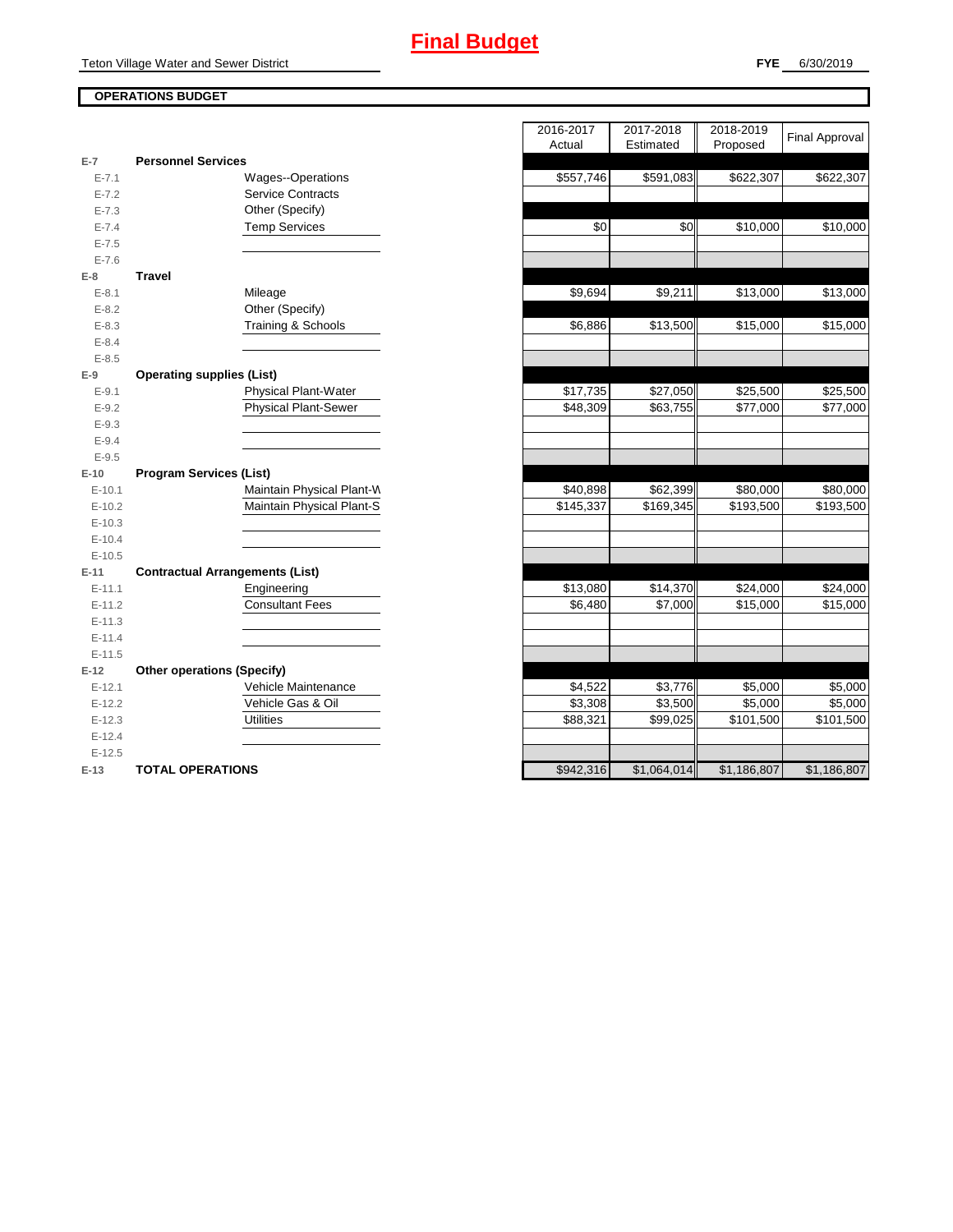Teton Village Water and Sewer District

# **INDIRECT COSTS BUDGET**

| E-14       | Insurance                    |
|------------|------------------------------|
| $F-141$    | Liability                    |
| $F-142$    | Buildings and vehicles       |
| $F-14.3$   | Equipment                    |
| $E-14.4$   | Other (Specify)              |
| $E-14.5$   | <b>Surety Bonds</b>          |
| $E - 14.6$ |                              |
| $F-147$    |                              |
| $E-15$     | Indirect payroll costs:      |
| $E - 15.1$ | FICA (Social Security) taxes |
| $E-15.2$   | <b>Workers Compensation</b>  |
| $E-15.3$   | <b>Unemployment Taxes</b>    |
| $E-15.4$   | Retirement                   |
| $E-15.5$   | Health Insurance             |
| $E - 15.6$ | Other (Specify)              |
| $E-15.7$   | Medicare Tax                 |
| $E-15.8$   | LT Disabity, Vision Care     |
| $E-15.9$   | see additional details       |
| $E-16$     | <b>Depreciation Expenses</b> |
| $E-17$     | <b>TOTAL INDIRECT COSTS</b>  |

|                               | 2016-2017<br>Actual | 2017-2018<br>Estimated | 2018-2019<br>Proposed | <b>Final Approval</b>                                                                                                                                                                                                                                                                            |
|-------------------------------|---------------------|------------------------|-----------------------|--------------------------------------------------------------------------------------------------------------------------------------------------------------------------------------------------------------------------------------------------------------------------------------------------|
| <b>Insurance</b>              |                     |                        |                       |                                                                                                                                                                                                                                                                                                  |
| Liability                     | \$14,532            |                        |                       | \$16,873                                                                                                                                                                                                                                                                                         |
| <b>Buildings and vehicles</b> | \$24,477            |                        |                       | \$27,326                                                                                                                                                                                                                                                                                         |
| Equipment                     | \$2,430             |                        |                       | \$2,603                                                                                                                                                                                                                                                                                          |
| Other (Specify)               |                     |                        |                       |                                                                                                                                                                                                                                                                                                  |
| <b>Surety Bonds</b>           | \$585               |                        |                       | \$625                                                                                                                                                                                                                                                                                            |
|                               |                     |                        |                       |                                                                                                                                                                                                                                                                                                  |
|                               |                     |                        |                       |                                                                                                                                                                                                                                                                                                  |
| Indirect payroll costs:       |                     |                        |                       |                                                                                                                                                                                                                                                                                                  |
| FICA (Social Security) taxes  | \$43,503            |                        |                       | \$48,848                                                                                                                                                                                                                                                                                         |
| <b>Workers Compensation</b>   | \$6,290             |                        |                       | \$7,063                                                                                                                                                                                                                                                                                          |
| Unemployment Taxes            | \$6,225             |                        |                       | \$6,989                                                                                                                                                                                                                                                                                          |
| Retirement                    | \$94,249            |                        |                       | \$105,876                                                                                                                                                                                                                                                                                        |
| <b>Health Insurance</b>       | \$167,149           |                        |                       | \$187,000                                                                                                                                                                                                                                                                                        |
| Other (Specify)               |                     |                        |                       |                                                                                                                                                                                                                                                                                                  |
| Medicare Tax                  | \$10,197            | \$11,025               |                       | \$11,450                                                                                                                                                                                                                                                                                         |
| LT Disabity, Vision Care      | \$8,226             |                        |                       | \$12,000                                                                                                                                                                                                                                                                                         |
| see additional details        | \$2,400             |                        |                       | \$2,400                                                                                                                                                                                                                                                                                          |
| <b>Depreciation Expenses</b>  |                     |                        |                       |                                                                                                                                                                                                                                                                                                  |
| <b>TOTAL INDIRECT COSTS</b>   | \$380,263           |                        |                       | \$429,053                                                                                                                                                                                                                                                                                        |
|                               |                     |                        |                       | \$16,069<br>\$16,873<br>\$26,025<br>\$27,326<br>\$2,479<br>\$2,603<br>\$602<br>\$625<br>\$47,036<br>\$48,848<br>\$6,802<br>\$7,063<br>\$6,730<br>\$6,989<br>\$100,240<br>\$105,876<br>\$174,909<br>\$187,000<br>\$11,450<br>\$10,449<br>\$12,000<br>\$2,400<br>\$2,400<br>\$404,766<br>\$429,053 |

#### **DEBT SERVICE BUDGET**

|         |                     | 2016-2017 | 2017-2018 | 2018-2019 |                |
|---------|---------------------|-----------|-----------|-----------|----------------|
|         |                     | Actual    | Estimated | Proposed  | Final Approval |
| $D-1$   | <b>Debt Service</b> |           |           |           |                |
| $D-1.1$ | Principal           | \$338.781 | \$346.331 | \$358.634 | \$358.634      |
| $D-1.2$ | Interest            | \$100.706 | \$93,156  | \$80.853  | \$80,853       |
| $D-1.3$ | Fees                |           |           |           |                |
| $D-2$   | TOTAL DEBT SERVICE  | \$439,487 | \$439,487 | \$439,487 | \$439.487      |